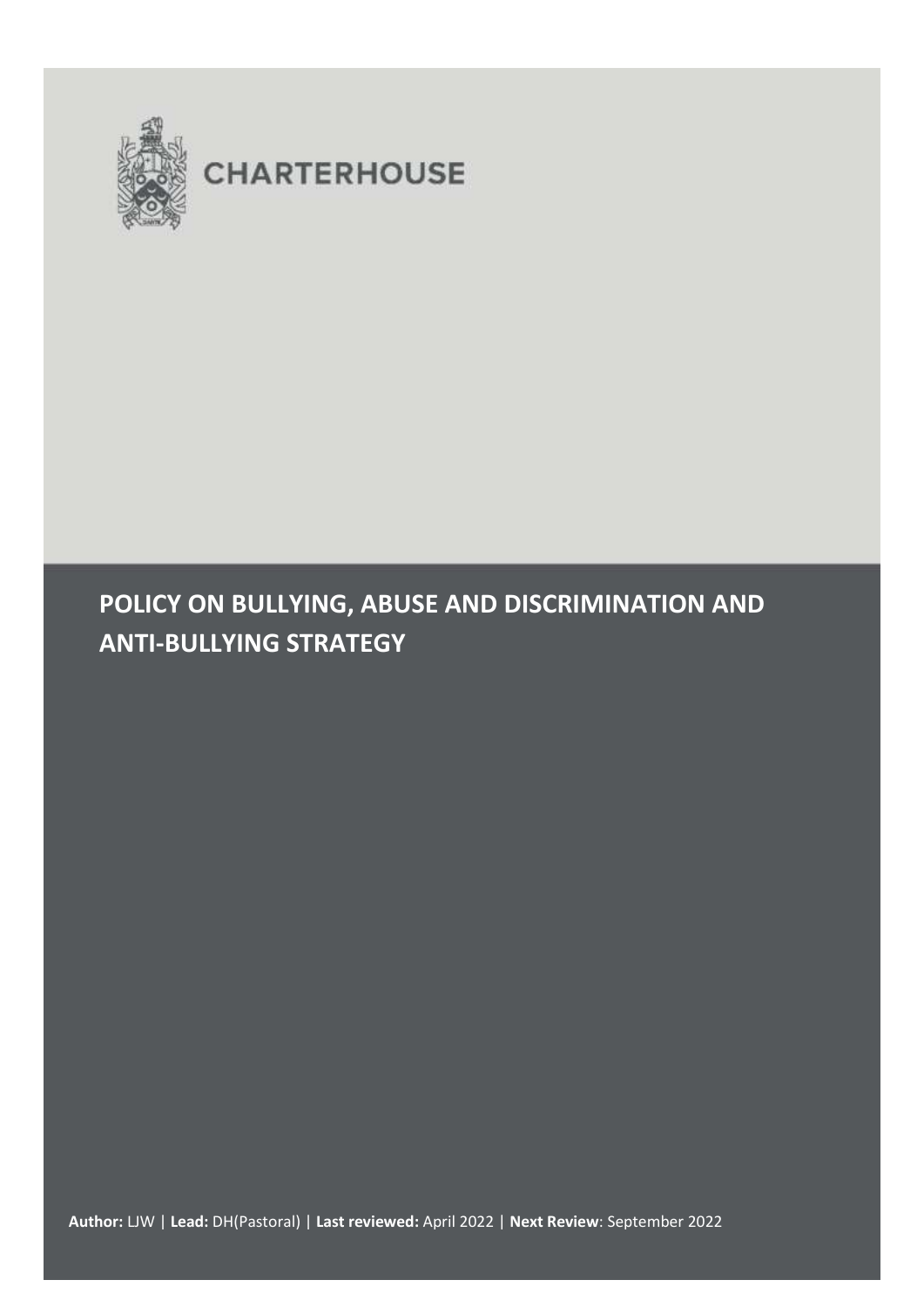## **Contents**

| CHARTERHOUSE POLICY ON BULLYING, ABUSE AND DISCRIMINATION 2                            |
|----------------------------------------------------------------------------------------|
|                                                                                        |
|                                                                                        |
|                                                                                        |
|                                                                                        |
|                                                                                        |
|                                                                                        |
|                                                                                        |
|                                                                                        |
|                                                                                        |
| APPENDIX ONE: WARNING SIGNS OF BULLYING AND THE HARM                                   |
|                                                                                        |
|                                                                                        |
|                                                                                        |
| APPENDIX TWO: WHAT HAPPENS WHEN CONCERNS ABOUT BEHAVIOUR                               |
|                                                                                        |
|                                                                                        |
| Incidents of unacceptable behaviour that might have to be reported to outside agencies |
|                                                                                        |
| APPENDIX THREE: REFERENCES FOR THE ANTI-BULLYING STRATEGY  6                           |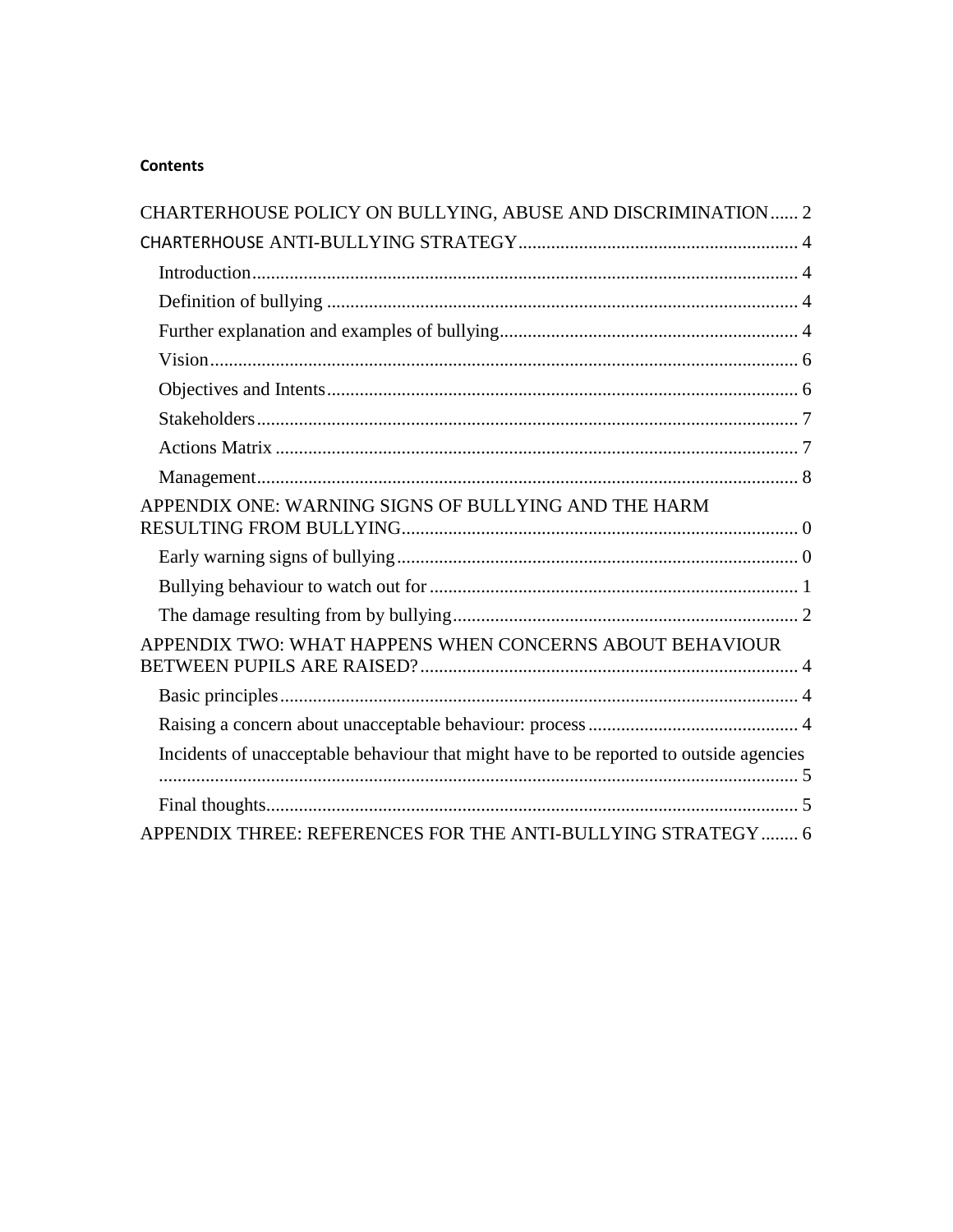#### <span id="page-2-0"></span>**CHARTERHOUSE POLICY ON BULLYING, ABUSE AND DISCRIMINATION**

#### *This policy is addressed to pupils, but is also intended for the information of parents and staff:*

1. At Charterhouse, 'bullying' is the name we give to behaviour which (i) hurts or distresses another pupil, either emotionally or physically; and (ii) is repeated, a part of a broader movement; and (iii) is based on an imbalance of power.

2. 'Abuse' is the name we give to behaviour which causes harm to someone else by single or multiple instances of (i) deliberate physical mistreatment; or (ii) sexual violence or harassment; or (iii) serious and sustained bullying. Harm is caused when someone is physically injured, or their development is permanently affected.

3. 'Discrimination' is the name we give to behaviour which insults people, distresses them, or treats them in an unjustified or prejudiced way based on race, gender, sexual orientation, disability, religion or belief.

4. Bullying, abuse and discrimination might take place on the School site, outside the site, or online. For the purposes of the School's response, it is unlikely to make much difference where or how the offence happened, or whether the victim was a member of the Charterhouse community or not.

5. The School reserves a full range of sanctions for those who are found to have bullied, abused or discriminated against someone in any context. At the discretion of the Head or Deputy Head these range from a simple warning up to the most serious sanctions, including being asked to leave the School. In every case the School will inform your parents.

6. Peer-on-peer abuse is never acceptable and the School has a zero-tolerance approach to it. Each concern will be approached individually, on a case-by-case basis, and 'zero tolerance' should not be taken to imply that the School has a fixed response. Rather, 'zero tolerance' means the School will take seriously, investigate and respond appropriately to every single instance of peer-on-peer abuse brought to its attention.

7. We will always tell you where you have gone wrong, and how you can put it right. However, if you play a part in repeating such behaviour in any form against the same or any other person during the remainder of your time at the School, then without further warning or discussion you can expect to be the subject of a very serious sanction.

8. You should be aware that we are always more interested in the victim's experience or likely experience, rather than in whether or not you think your behaviour was part of a joke, or you claim you did not really mean it.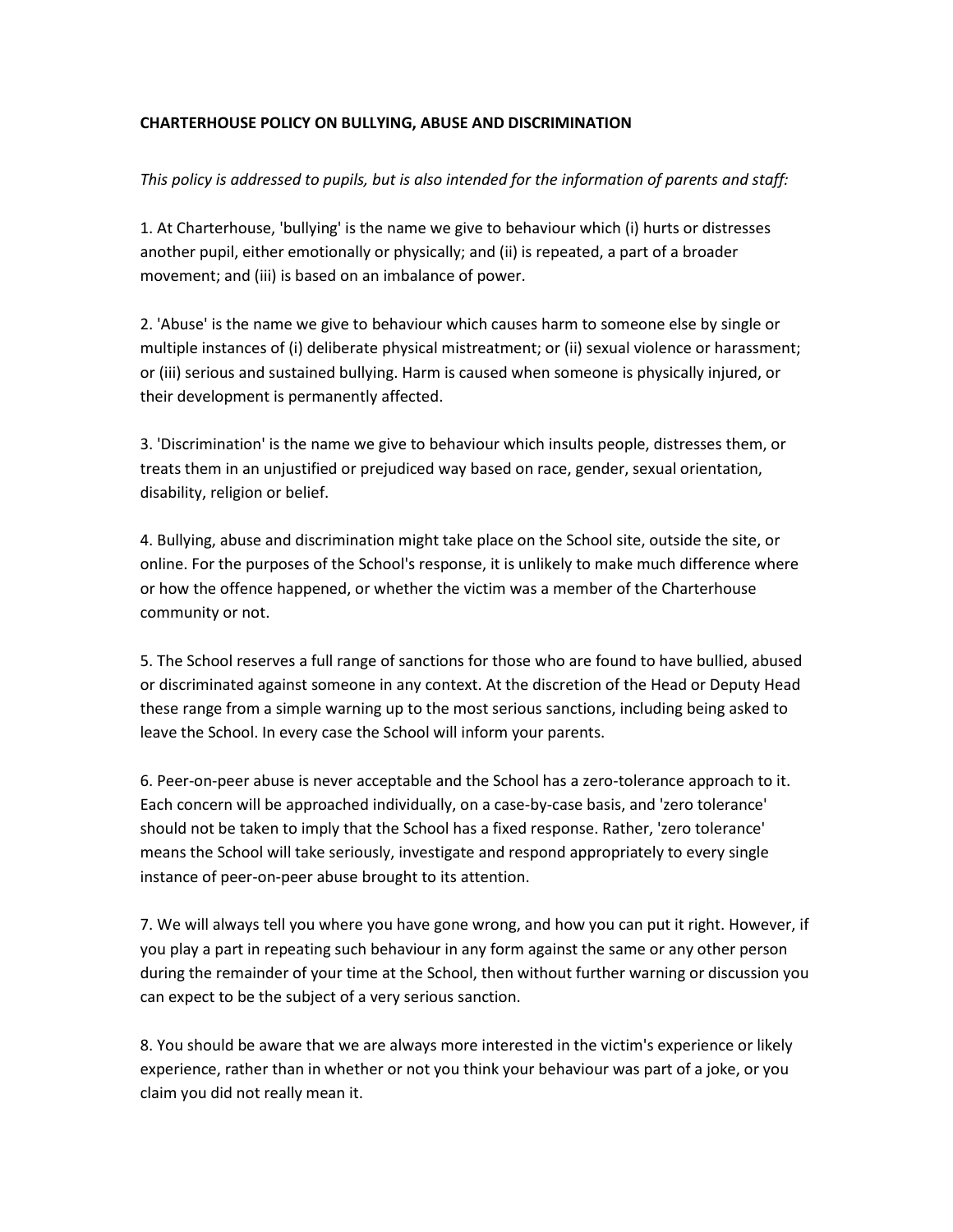9. The School requires anyone who becomes aware of bullying, abusive or discriminatory behaviour to report it quickly and appropriately. For pupils, this means speaking with a Head of House, a Pastoral Assistant, Tutor, Head of Year, or any other member of School staff.

10. We take a very dim view of pupils who see or know that abuse, bullying or discrimination is going on, but fail to do or say anything, either to peers at the time, or to staff shortly afterwards. We may well interpret such failures as involvement in the offence. The School will always consider appropriate sanctions for bystanders.

11. Nor do we look favourably on pupils who make unkind comments about peers who have raised legitimate concerns over the treatment of themselves or others. Again, appropriate sanctions will always be considered.

12. We will respect confidentiality but cannot promise it. Pupils sometimes report concerns anonymously, or ask for their identity to remain concealed. We will always respect such requests, unless to do so would undermine an investigation. If that were the case, senior staff would judge whether the good of the School community, in trying to ensure the bullying, abuse or discrimination did not happen to anyone else, should take precedence over the confidentiality of the individual.

JMR July 2020

*Note: interpretations and expansions of some of the clauses above, together with more detailed information on the School's approach, can be found in the longer documents 'Bullying and peeron-peer abuse: Strategy and procedures', and 'Safeguarding and Child Protection Policy', which are available on the School's website. These interpretations and expansions, which are explained to pupils in dedicated sessions, also constitute part of the policy.*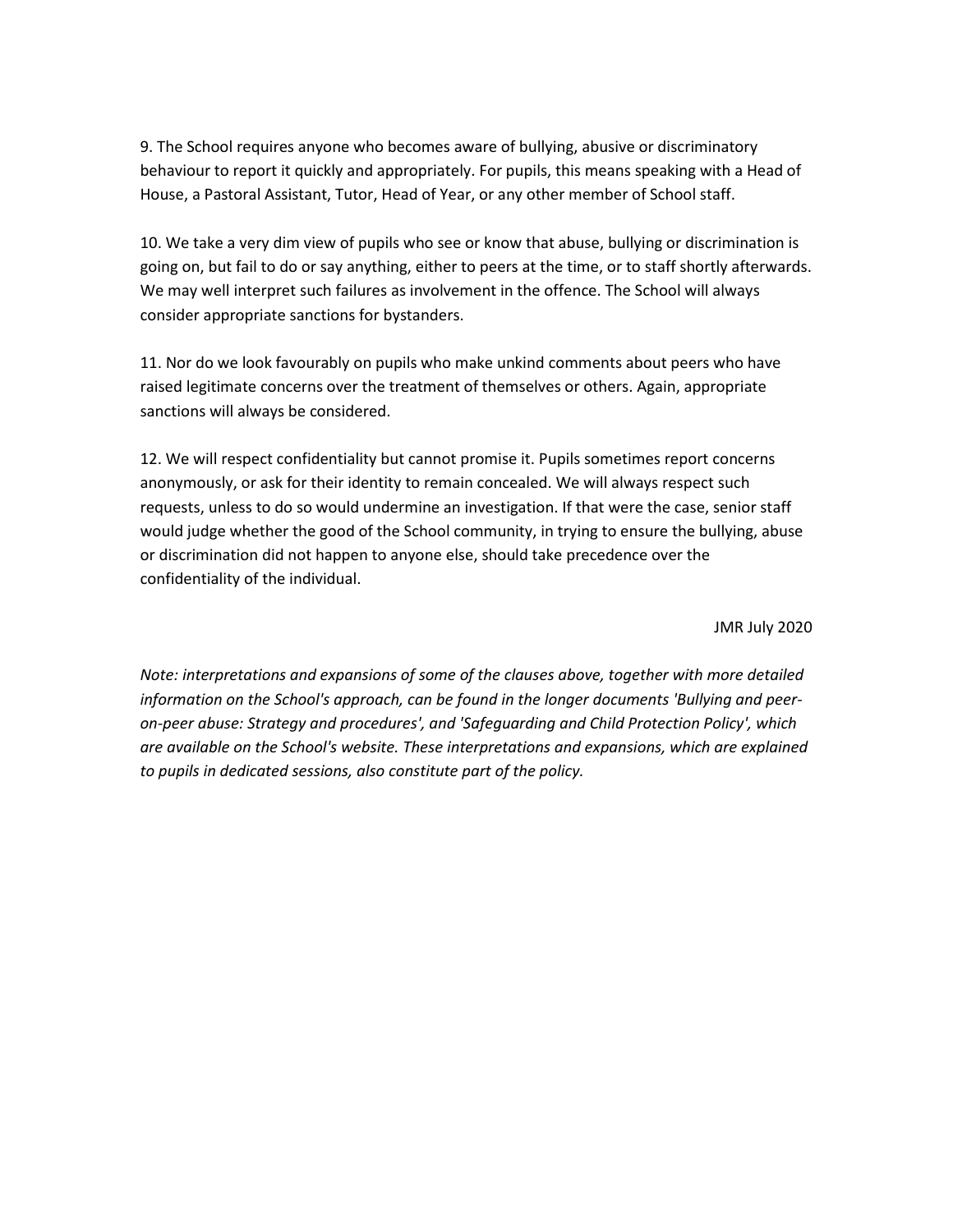#### <span id="page-4-0"></span>**CHARTERHOUSE ANTI-BULLYING STRATEGY**

#### <span id="page-4-1"></span>**Introduction**

1. In recent years, Charterhouse has defined its values. Individuals have endeavoured to ensure that these values are embedded in the culture, so that the behaviour and attitudes of everyone in the School community embody moral courage, open-mindedness, perseverance, responsibility and, most of all, kindness.

The intention is that the School is a place that looks, feels and sounds like these values in every respect. Having a strong stance against bullying is an essential element of our valuesbased community.

## <span id="page-4-2"></span>**Definition of bullying**

- 2. At Charterhouse, 'bullying' is the name we give to behaviour which:
- hurts or distresses another pupil, either emotionally or physically, and
- is repeated, or part of a broader movement, and
- is based on an imbalance of power.

## <span id="page-4-3"></span>**Further explanation and examples of bullying**

- 3. Hurt' or 'distress' is judged from the victim's point of view (or the way they present to others), not the perpetrator's. This is because some bullies, thinking their behaviour is 'just a bit of fun', seem genuinely unaware of the hurt they are causing. The School aims to develop all pupils' capacity for empathy using a variety of means, including a full programme of Personal, Social & Health Education, as well as relationships and sex education. We call this programme Reach Out.
- 4. Our definition of bullying includes the idea of repetition. However, if hurtful behaviour has been seen only once, this does not necessarily mean that the element of repetition is not present, and therefore that a single incident cannot be an instance of bullying. Different people may be aware of single incidents which together add up to a pattern. For this reason it is crucial that members of the community report even single or low-level concerns. In addition to our anti-bullying procedures, individual instances of serious misbehaviour are dealt with in line with the School's Promotion of Good Behaviour policy.
- 5. An 'imbalance of power' means that the bully has control over the relationship in a way that makes it difficult for the victim to defend himself or herself. Some examples might be:
	- the bully is physically larger and more intimidating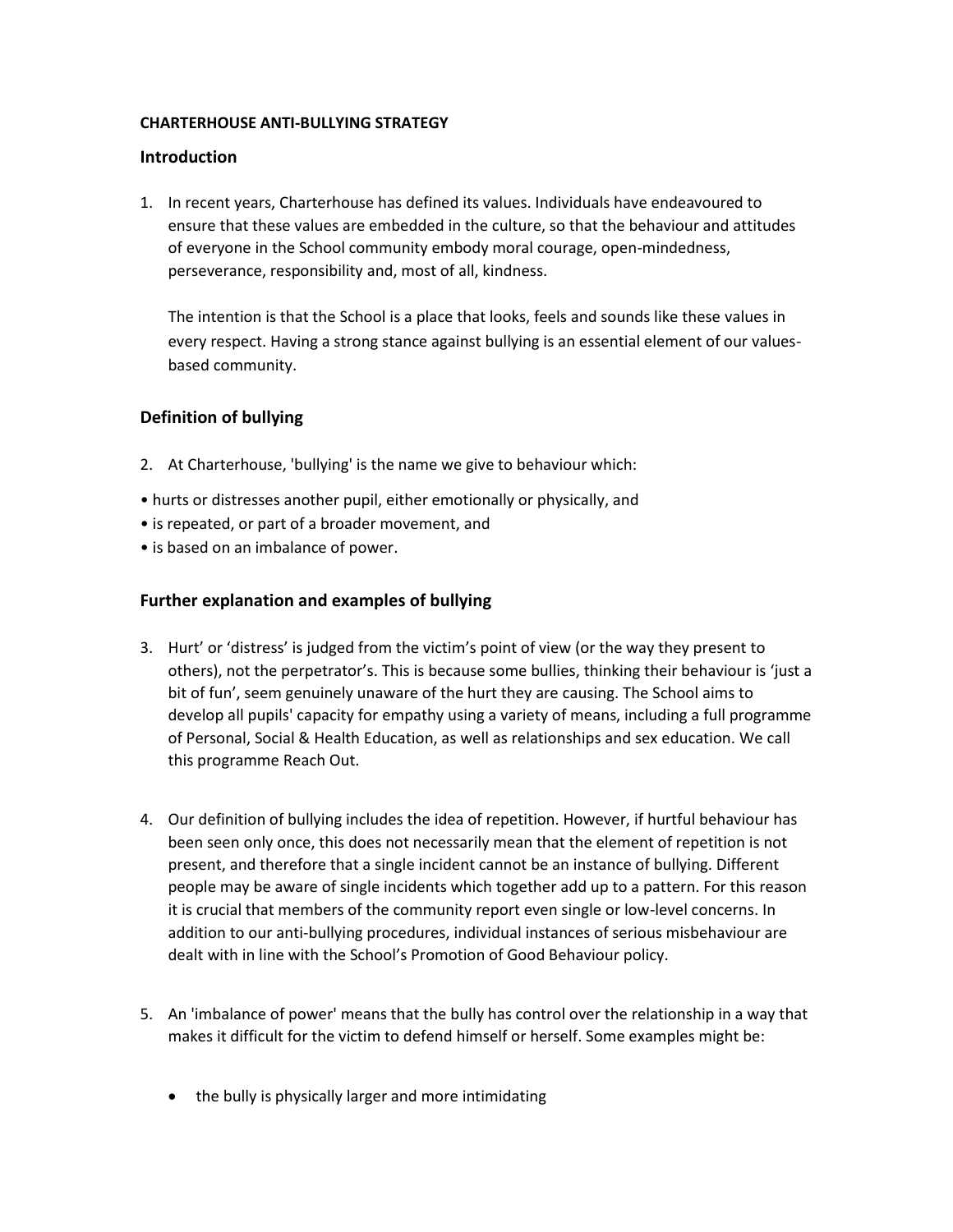- there is a difference in age, experience or intellect between bully and victim
- the bully has found out exactly what upsets someone
- the bully is a member of a particular social group and has the power to exclude or isolate others.
- 6. We call this 'bullying' whether it takes place in the physical world or online. Charterhouse has a separate Policy on Cyber Bullying. Bullying may occur directly or through cybertechnology (such as social websites, mobile phones, text messages, photographs and email). As well as online and direct physical and verbal actions and name-calling, bullying may occur by excluding people, spreading rumours (whether based on truth or lies), seeking to control them, making people do things they do not want to do, stealing, damaging or touching another's property.
- 7. The bully does not have to be an individual, and neither does the victim. Two, three or more people may be involved on either side. In addition, there are often bystanders who know about the bullying or even enjoy watching it, but say nothing.
- 8. Under the definition just given, deliberately excluding someone from a social group is a form of bullying. However, this is a very difficult area. Adults cannot force children to be friends with each other. Staff at Charterhouse will do everything in their power to encourage happy social relationships amongst pupils, but it is sometimes only possible to deal with exclusion as bullying when other factors (as outlined below) are involved, too.
- 9. Bullying is often motivated by prejudice or unconscious bias against particular groups. Targets/victims of bullying may include those with protected characteristics: race, religion, culture, sex, gender, sexuality, special educational needs and disability. Targets/victims may also include children who are adopted or are carers, or perceived as different from others.
- 10. Some people may trivialise bullying behaviour through calling it 'banter' or having a joke at another's expense. Another example of minimising bullying can be through stating that behaviour is part of initiating others into the School community, via ceremonies, dares or rituals. These are all wholly unacceptable. In either of these cases, or any other, an individual's acquiescence is not evidence that the behaviour is acceptable.
- 11. Bullying, whether physical or emotional, is taken very seriously by Charterhouse because it may cause short or long-term psychological damage. Bullying on the basis of protected characteristics (listed above) is taken particularly seriously because of the potential vulnerability of these individuals.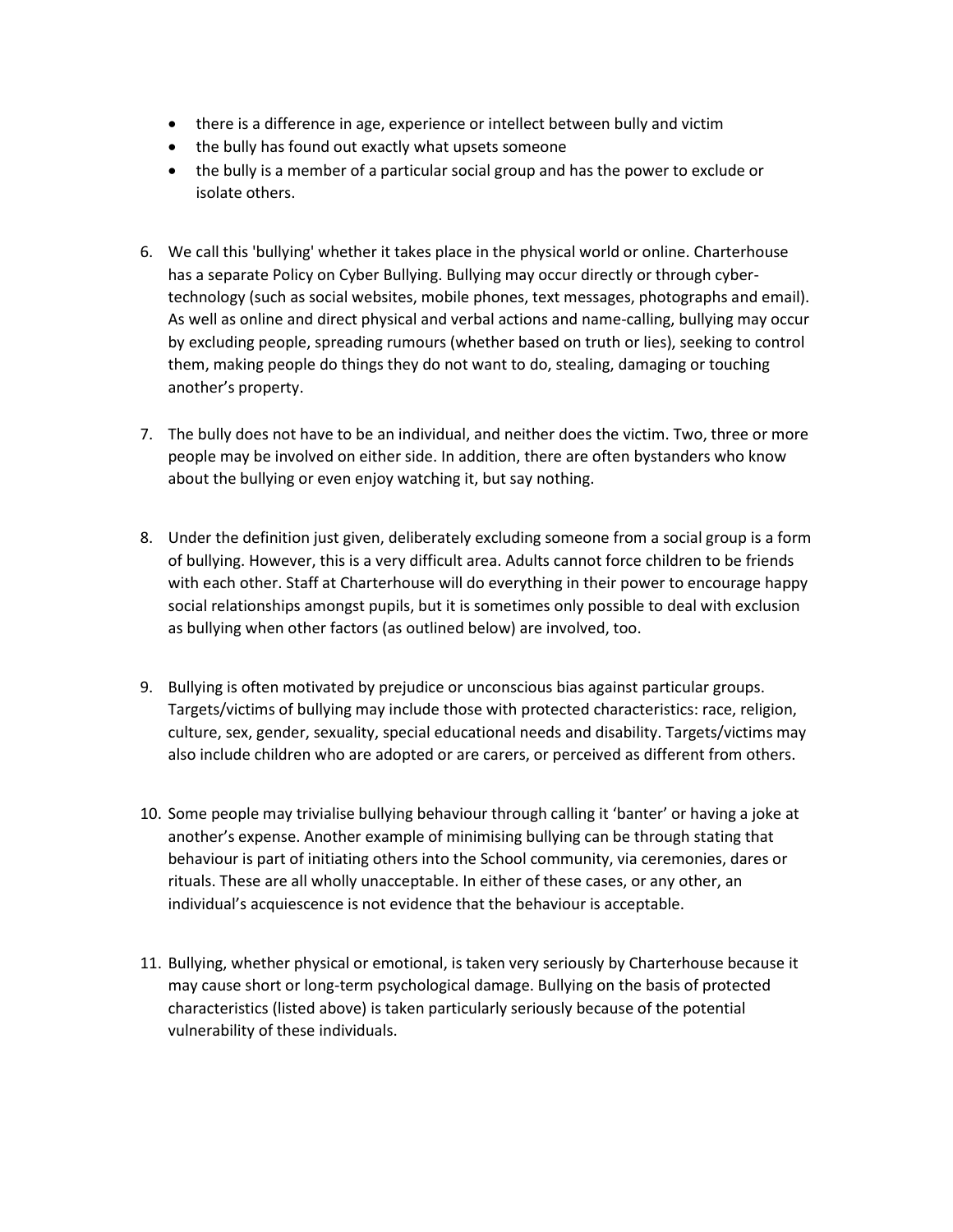- 12. Any bullying which causes significant harm, or may cause significant harm, is a child protection concern and may also constitute peer-on-peer abuse, either involving children or pupils who are aged 18 or over and are, therefore, legally adults.
- 13. The following information can be found in appendix one:
	- Early warning signs of bullying
	- Bullying behaviour to watch out for
	- The damage done by bullying
- 14. The detail of what happens when concerns about behaviour between pupils are raised is in appendix two.

#### <span id="page-6-0"></span>**Vision**

15. Charterhouse's vision for anti-bullying is:

## **A kind and morally courageous school community which celebrates difference and in which everyone plays a part in preventing bullying.**

#### <span id="page-6-1"></span>**Objectives and Intents**

- 16. The objectives and intents to support our Vision, so that bullying is eradicated at every level and in every possible way, are set out below.
	- a. Make bullying completely counter-cultural. Continue to develop a culture that embodies our five core values, including by ensuring a purposeful but relaxed culture at School and via celebration of behaviour that champions these values and highlights behaviour that is unwelcome and undermines them.
	- b. Make it easy to report concerns about bullying so that they are dealt with quickly. Clear and appropriate procedures known by everyone for reporting all bullying concerns, including apparently one-off concerns, cyber-bullying and bullying concerns outside School, both internally and to external agencies; and effective monitoring and actions regarding the effectiveness of our approach and any patterns of behaviour.
	- c. Make sure staff address all bullying behaviour quickly and effectively. Well-trained, skilled, proactive, kind and courageous staff who model kindness and know their legal duty and the prompt action required to swiftly resolve and prevent problems and sources of support.
	- d. Make sure that pupils abhor bullying and can actively prevent it. An effective educational programme for pupils, including via Reach Out (PSHE), Chapel, Assemblies, tutors and House teams, which endeavour to ensure discussion about differences between people and the importance of kindness, mutual respect and avoiding prejudice-based language.
	- e. Make sure pupils know it is absolutely on each of them to eradicate bullying. Ensuring that pupils are skilled, proactive, kind and courageous in dealing with bullying concerns when they occur, including as bystanders, perpetrators and targets/victims.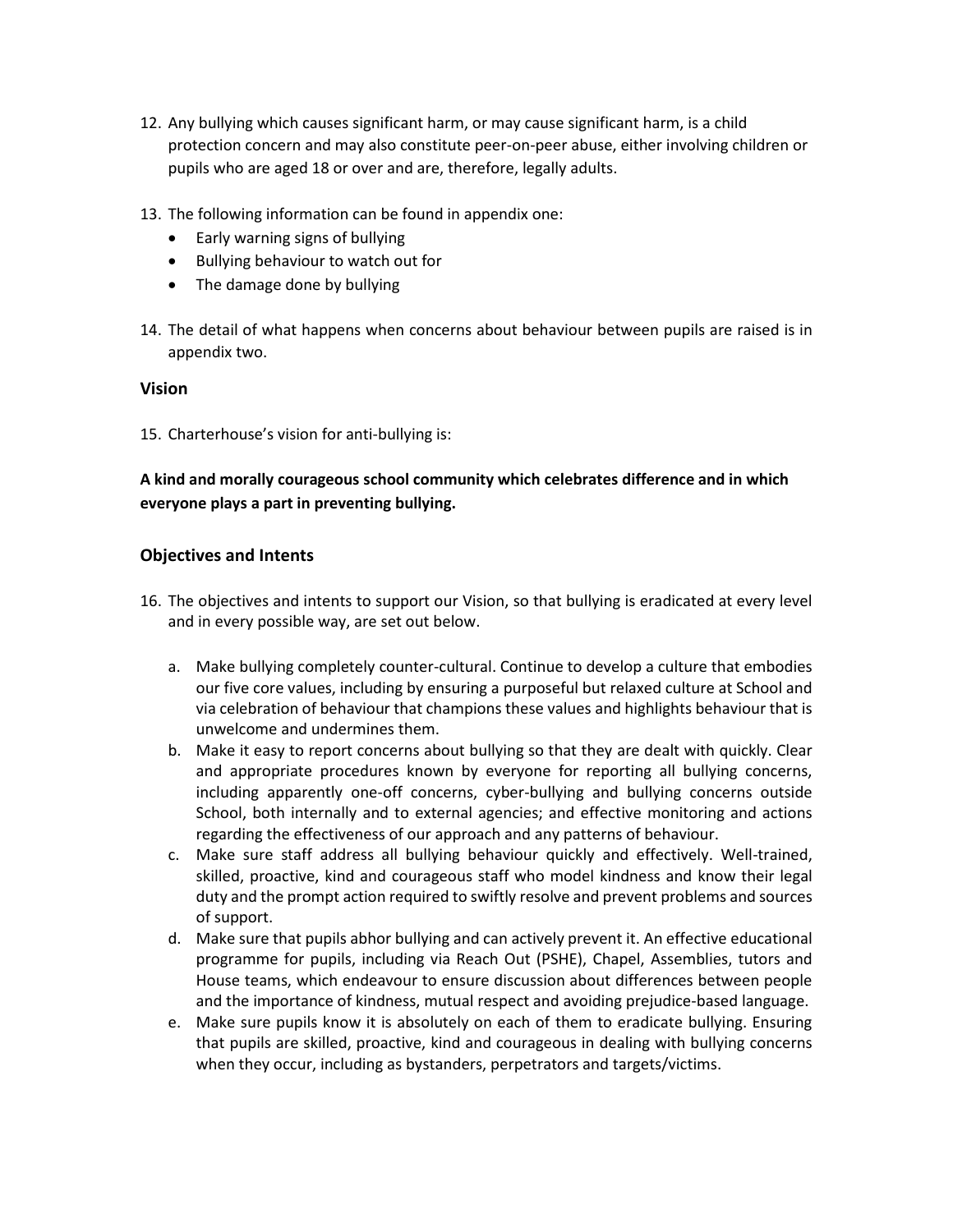- f. Make sure perpetrators do not repeat bullying behaviour. Endeavour to ensure perpetrators understand the consequences of their actions through disciplinary and support programmes in order to prevent recurrence and promote kindness.
- g. Make sure victims and those who protect them are supported and do not suffer again. Support victims of bullying and those who report concerns through individualised programmes in order to deal fully with any harm caused so that they feel valued members of the school community and in order to promote inter and intra-personal skills which supports positive relationships and resilience.
- h. Make sure that there is no doubt about everyone's individual responsibility to prevent all bullying. Communicate our anti-bullying strategy and anti-bullying charter to parents, guardians, pupils and staff to help ensure all know their responsibility for preventing bullying, including following reporting procedures, and consequences for not doing so.
- i. Make sure everything that underpins the school's operations is geared against bullying. All policies will reflect our anti-bullying strategy to help to ensure a consistent approach across the school community.

## <span id="page-7-0"></span>**Stakeholders**

- 17. The Stakeholders that are key to the success of the Strategy are:
	- a. Pupils
	- b. Prospective pupils
	- c. Old Carthusians
	- d. Staff
	- e. Parents and Educational Guardians
	- f. Governors

#### <span id="page-7-1"></span>**Actions Matrix**

- 18. In support of the objectives and intents, the Senior Leadership Team maintains and review an Actions Matrix and associated key performance indicators. The action matrix is divided into 8 different areas:
	- **a. Values-based culture**
	- **b. Procedures**
	- **c. Staff training and induction**
	- **d. Education and training for pupils**
	- **e. Sanctions**
	- **f. Individualised interventions**
	- **g. Communication with all stakeholders**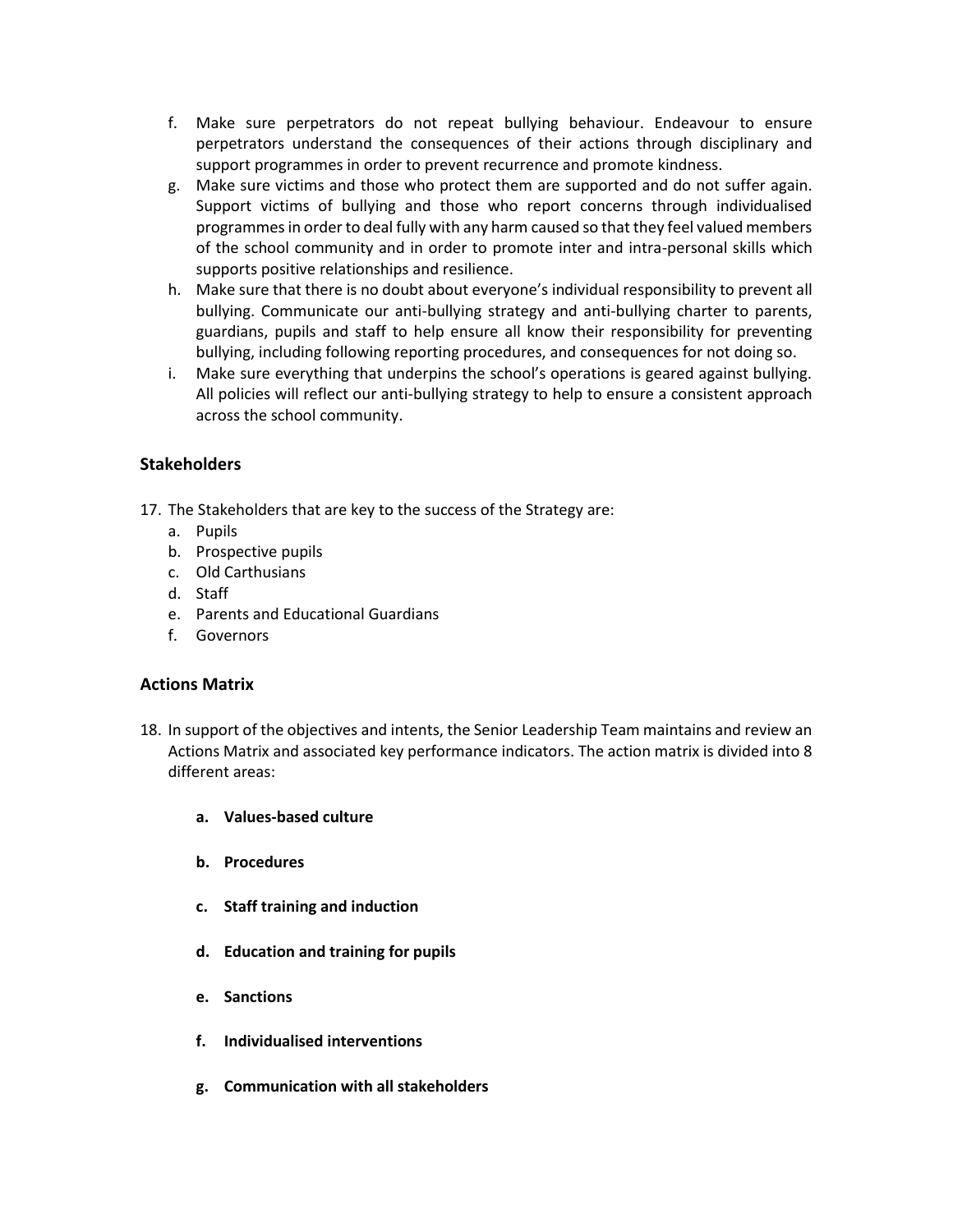**h. Policies**

## <span id="page-8-0"></span>**Management**

19. The development and success of this Strategy is reviewed each Quarter and includes reference to the pupils' annual wellbeing survey and feedback from focus groups. The Governing Board and parents are also updated annually.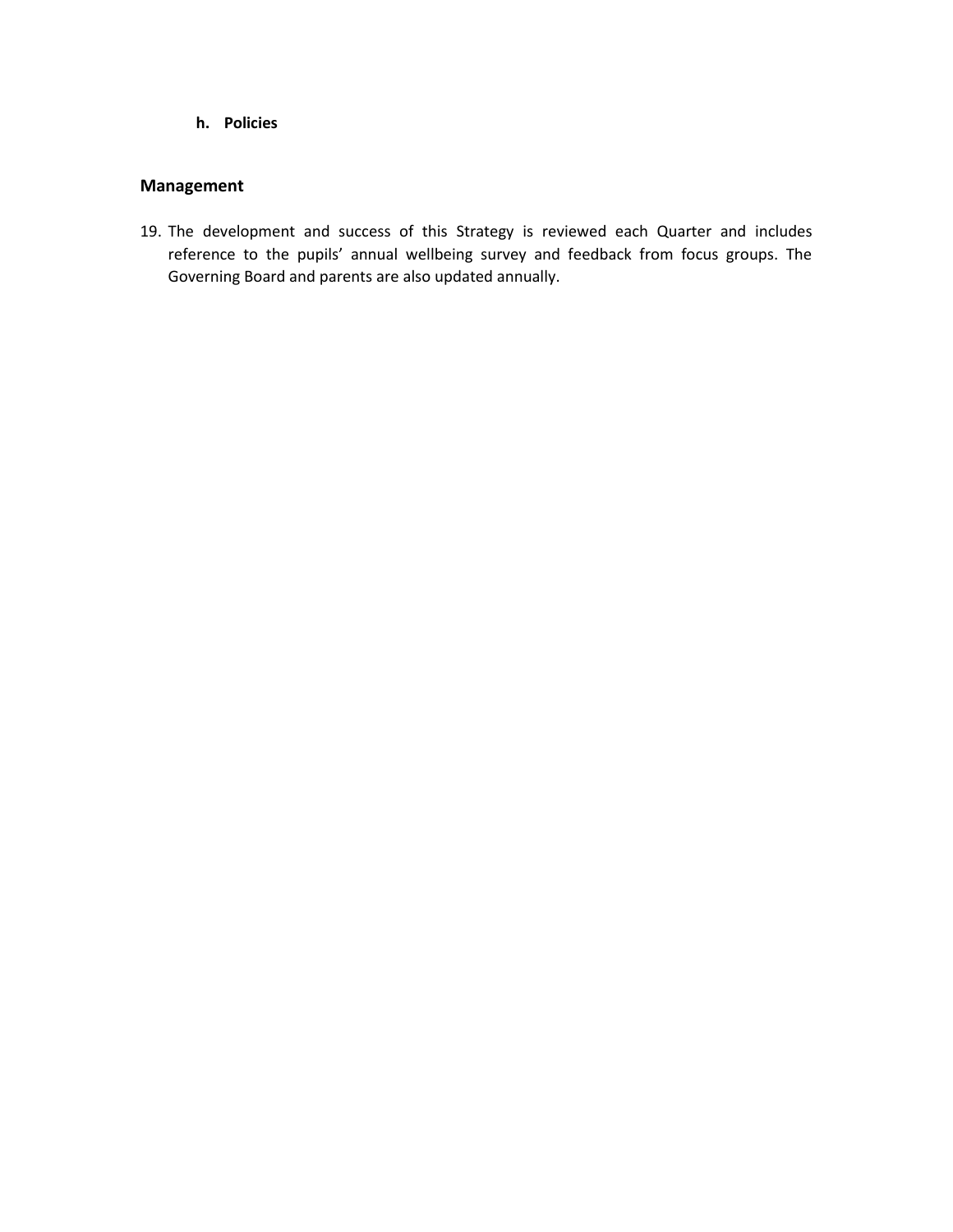## <span id="page-9-1"></span><span id="page-9-0"></span>**Early warning signs of bullying**

- 1. In our experience, certain kinds of situation or behaviour amongst young people may provide an early indication of the potential for bullying to develop. We therefore gather information from a number of sources (for example, pupils' previous schools, questionnaires, surveys) to help us identify possible issues early.
- 2. In addition, we ask all our staff to look out for the following kinds of behaviour, and to report any concerns to pupils' Heads of Houses as soon as possible. Although these do not necessarily amount to bullying in themselves, we find that they can be early warning signs:
	- a previous history of bullying, either as victim or perpetrator
	- a previous history of unkind or thoughtless behaviour
	- a lack of awareness of the impact of personal comments on others
	- an apparent unawareness of the inappropriacy of jokes or opinions
	- repeating nicknames or personal comments for effect
	- talking over peers in the classroom, at mealtimes or around House
	- dominating conversation such that shyer peers talk less than normal
	- entering other pupils' rooms uninvited, and perhaps remaining longer than necessary
	- borrowing other pupils' possessions without asking
	- asking to borrow things or share food in a way that makes it awkward to say 'no'
	- monopolising particular dining room or common room seats
	- cultivating friendships with overly assertive pupils in older years
	- overly physical behaviour such as barging in corridors, pushing or grabbing peers
	- a tendency to be the centre of noisy or excited gatherings
	- socialising with groups whose appearance can destabilise otherwise settled situations
	- appearing furtive, evasive or defensive in communication with adults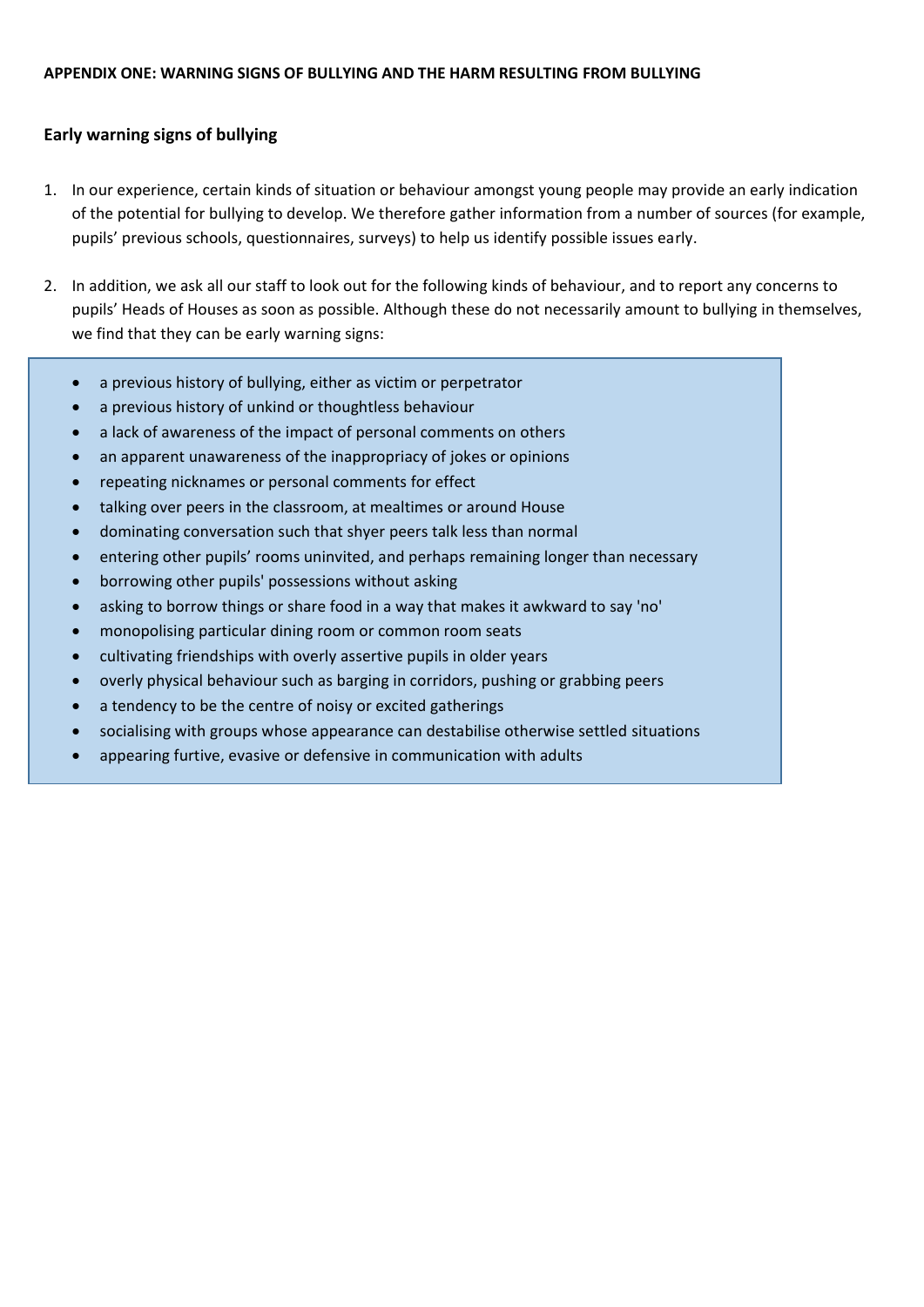## <span id="page-10-0"></span>**Bullying behaviour to watch out for**

The following are examples of behaviour often associated with bullying itself. We would like everyone in the School community to watch out for such behaviour. Members of staff, in particular, should not tolerate a pupil doing any of the following:

- teasing someone by (for example) calling them names or being sarcastic
- spreading rumours about someone
- making hurtful or abusive comments (including by message, graffiti or notice)
- mocking another pupil by imitating their accent or anything else about them
- making gestures towards someone which are designed to belittle or ridicule them
- mocking another pupil's contributions in the classroom or elsewhere
- interfering physically with someone or their possessions (for example 'peanutting', 'de-booking', 'bed flipping', 'room trashing', hiding someone's things or pushing them off a desk)
- making threatening gestures
- barring somebody else's way or otherwise preventing them from moving freely
- pushing, kicking, hitting, punching, or using other kinds of physical aggression
- throwing or kicking things at someone else
- misusing seniority or imposing hierarchy (for example 'fagging', sending juniors on errands or expecting them to surrender certain common room chairs, queue-jumping, or imposing punishments other than strictly in accordance with House rules)
- encouraging or attempting to compel others to take part in 'hazing' or initiation processes.
- 3. Everyone needs to be aware that bullying is often based on 'difference'. This means that the bully notices someone is different and turns them into a victim because they are vulnerable. Pupils may be particularly vulnerable to bullying because they are new to a school, or because of a perceived difference in economic or family situation (for example, adoption) or an interest in things (such as academic work, classical music, acting, sport) which are considered uncool by a dominant peer group. In particular, people with protected characteristics may be vulnerable. These characteristics are: age, disability, gender reassignment, race, marriage and civil partnership, pregnancy and maternity, race, religion or belief, sex and sexual orientation.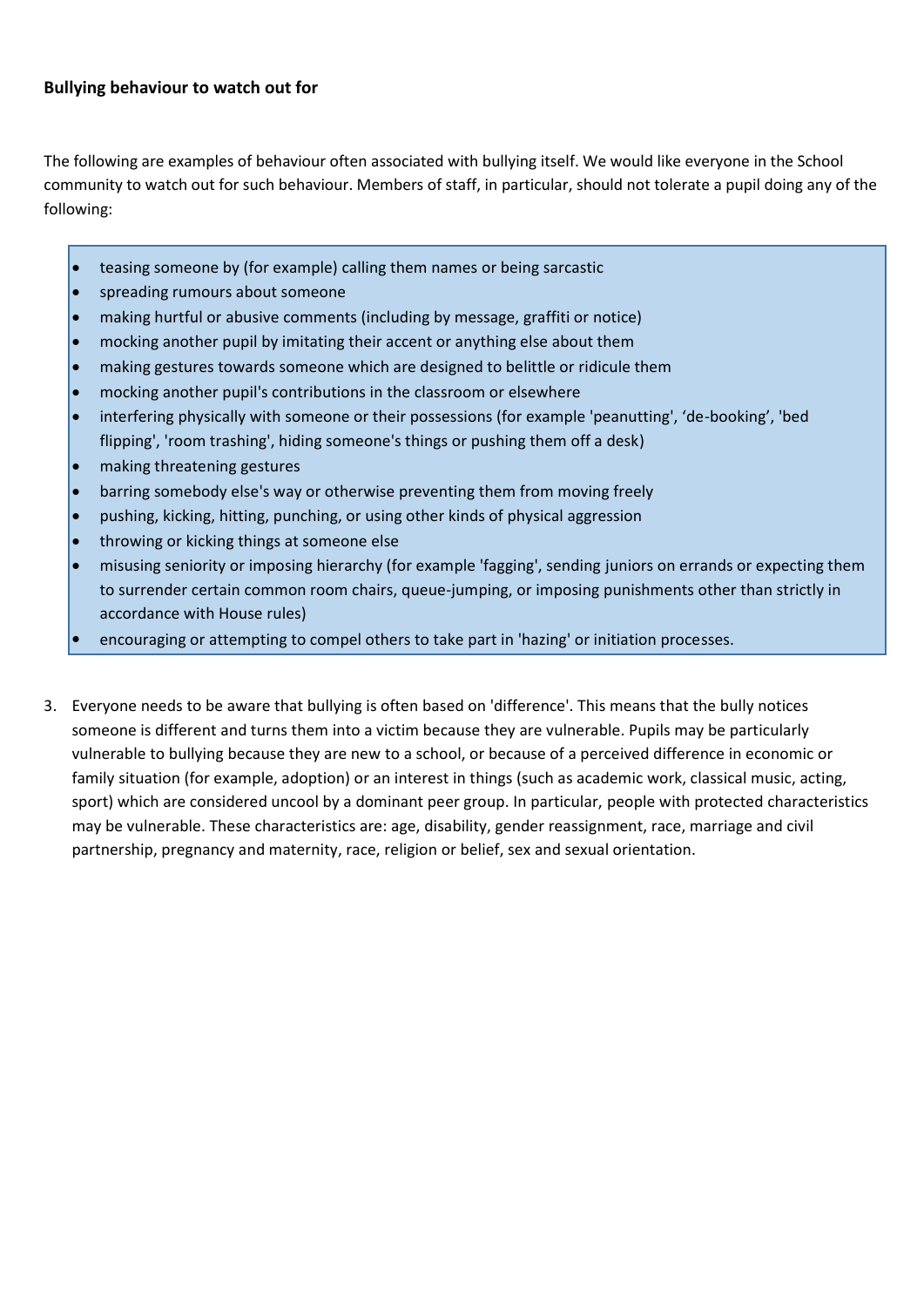## <span id="page-11-0"></span>**The damage resulting from by bullying**

- 4. Bullying makes the victim's life miserable and has no place in a civilised society. Below is a list of some of the noticeable effects bullying can have on the victim. Although there may be other explanations, these types of behaviour (especially in combination) are often typical of pupils who are being bullied. Therefore all members of the Charterhouse community should watch out for and raise any concerns, however low-level they might seem at the time, about boys or girls who:
	- become frightened of other pupils and avoid them (or certain places)
	- cut meal-times or become reluctant to sit with peers at meals
	- change their usual routine, and perhaps begin to miss commitments
	- seem unwilling to return to school
	- become withdrawn, anxious, or lose their confidence
	- run away, or threaten or attempt suicide
	- have nightmares, or cry themselves to sleep at night
	- feel ill in the morning
	- begin to do poorly in school work
	- have clothes torn or books damaged
	- have possessions which are damaged or 'go missing'
	- have money continually 'lost', ask for money, or start stealing money
	- have unexplained cuts or bruises
	- become aggressive, disruptive or unreasonable, and perhaps start to bully others
	- stop eating
	- give unlikely excuses for any of the above
	- beg peers, staff or parents not to say anything about what they have seen or been told
	- become unwilling to use the internet or mobile phone
	- become nervous and jumpy when a text or other message is received
- 5. Sometimes this kind of behaviour has a permanent effect on the victim (or even the perpetrator), changing forever their self-esteem, relationships, career, or the way they see the world. In English law, bullying which harms a young person significantly in that way, or physically, or which has the potential to harm someone, is a form of abuse. In government guidance it is called '**peer on peer abuse**'.
- 6. All members of staff are required to be familiar with the School's Safeguarding and Child Protection Policy, which explains that they must report quickly to the police, the local authority or the Designated Safeguarding Lead (as appropriate) if they have reasonable cause to believe that a child is suffering, or likely to suffer, significant harm — even if that harm is being caused (or likely to be caused) by another child.
- 7. The Safeguarding and Child Protection Policy also makes it clear that some forms of potential peer-on-peer abuse must be reported promptly and directly to the Designated Safeguarding Lead, for example (but not limited to):
	- Youth-Produced Sexual Imagery ('sexting', 'nudes')
	- gender-based abuse, sexual bullying and sexual assaults (this includes, for example, touching or groping someone else in a sexualised manner such as bottom slapping, 'de-bagging' or 'sack attack')
	- physical assault causing harm or injury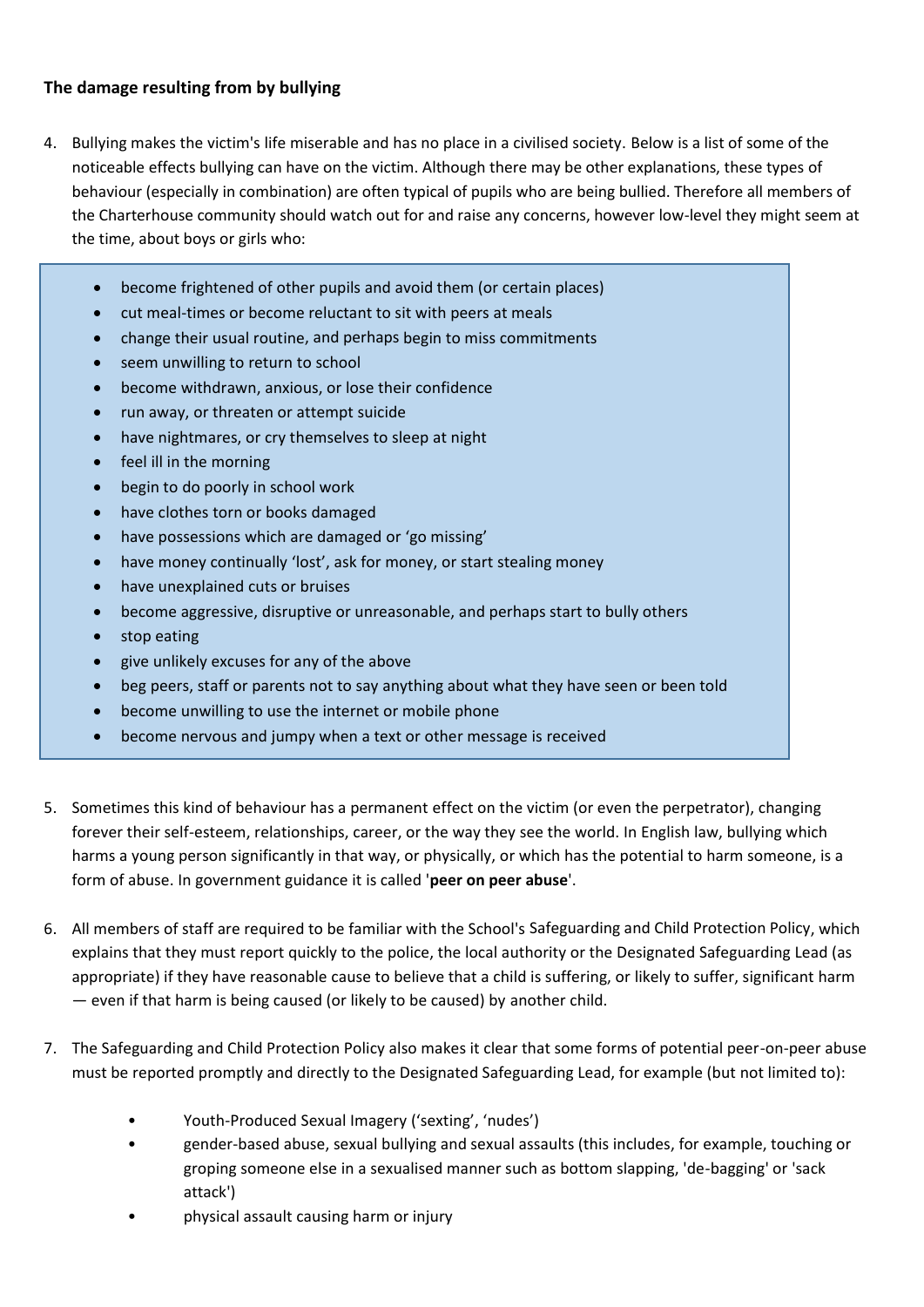Sometimes, however, members of staff may not be immediately clear on whether an incident or concern should be called fighting, bullying or peer-on-peer abuse. In such cases, staff should not try to investigate or make a judgement, but simply pass on their concerns quickly and clearly, as detailed below.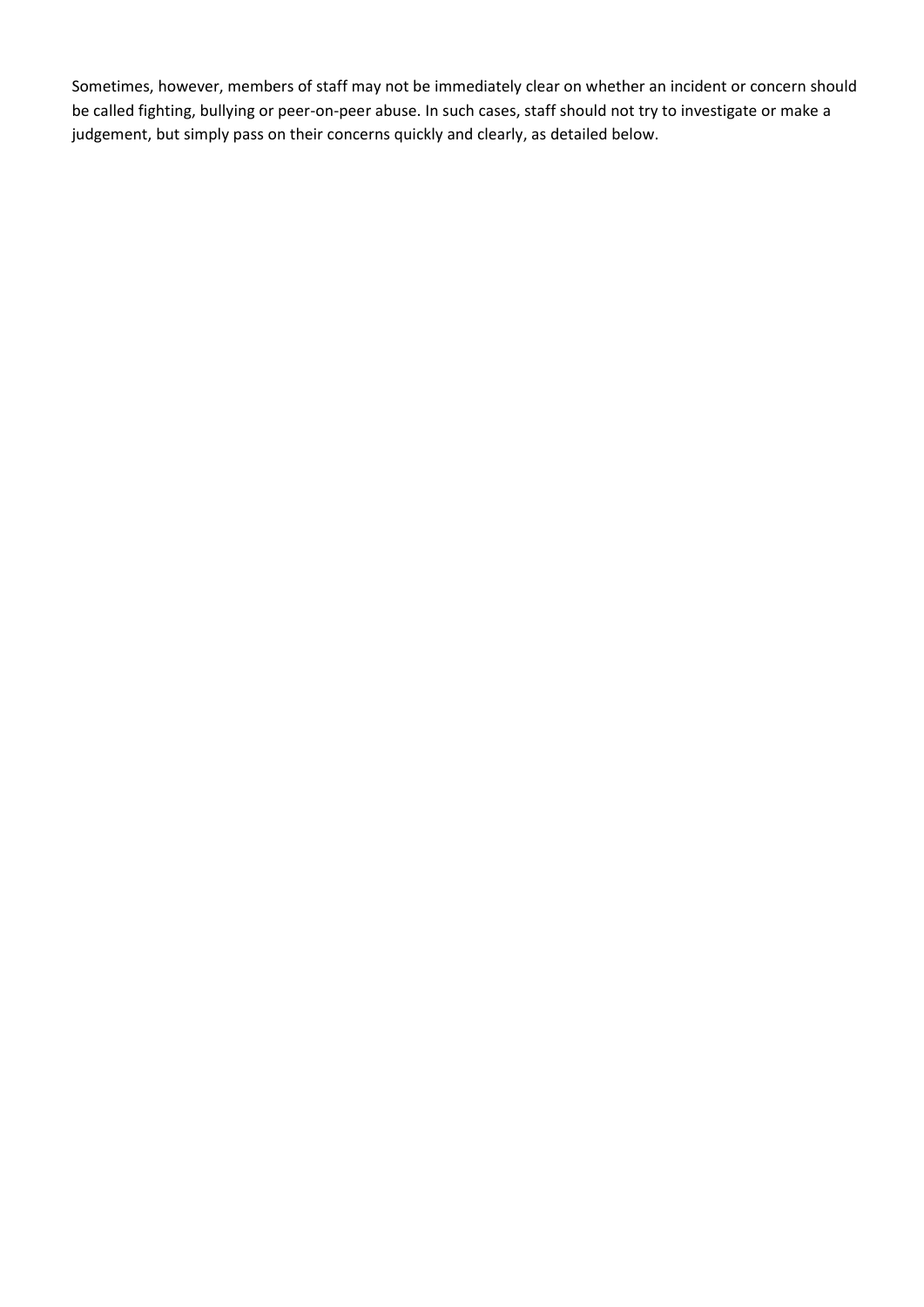#### <span id="page-13-0"></span>**APPENDIX TWO: WHAT HAPPENS WHEN CONCERNS ABOUT BEHAVIOUR BETWEEN PUPILS ARE RAISED?**

There are a number of School policies which consider what happens when unacceptable behaviour occurs between pupils at Charterhouse (and indeed outside of Charterhouse or online). Such behaviour might be bullying or in more serious cases, child-on child (formerly peer-on-peer) abuse, but in this document all such behaviour will be referred to as unacceptable.

These include the Promotion of Good Behaviour Policy, the Anti-bullying Policy and Strategy and the Safeguarding & Child Protection Policy. All of these are in your 'Helpful Information' folders in House and on the School's website.

Pupils will also find a helpful summary of behavioural expectations at the back of the Pink Book under 'Rules'. **'SaySomething'**

We wish to encourage all pupils to 'SaySomething' when there is unacceptable behaviour of any description, whether they are the person directly affected or whether they witness unacceptable behaviour towards someone else.

<span id="page-13-1"></span>This document summarises some key points which we hope will help pupils understand what happens when such concerns are raised.

## **Basic principles**

- 1. Any and every concern raised by a pupil about unacceptable behaviour will be taken seriously.
- 2. Any and every concern raised by a pupil will be investigated carefully and sensitively where it is practical and possible to do so.
- <span id="page-13-2"></span>3. Where it is possible to establish responsibility for the behaviour, and when it is judged to be in the best interests of the pupil affected, any and every incidence of unacceptable behaviour will have a consequence.

## **Raising a concern about unacceptable behaviour: process**

- 1. We would always encourage a pupil to report their concerns in person to a trusted adult.
- 2. When the School receives a report of a concern it will consider very carefully who is the best person to talk to that pupil about it.
- 3. This will partly depend on the type of concern raised and will also take account of who the pupil feels most comfortable talking to. Very often it is a Head of House, but it might be a Tutor, a Head of Year or a member of the Safeguarding Team to give some examples.
- 4. Some of the most significant concerns (sexual violence and sexual harassment, violence and physical abuse and prejudiced based and discriminatory bullying based on protected characteristics) do need (for regulatory reasons) to be reported to the Safeguarding team.
- 5. Some of these very serious concerns have to be reported to outside agencies see note below.
- 6. In many cases, it is still possible for the person who speaks to the pupil to be someone they already know and trust. This will always be done in as confidential a manner as possible.
- 7. Sometimes, in the most serious cases, a member of the Safeguarding team will need to talk to the pupil. The team are all experienced at doing this in a considerate and sensitive way and there are staff of different genders and ages available to help. A pupil can always have another member of staff with them if they want to.
- 8. After a pupil has shared their concerns, we will then think very carefully about how to proceed with the wider investigation. We will always look to find ways of doing this without identifying the source of any information.
- 9. We will also encourage a pupil to share any concerns about unacceptable behaviour with their parents if they have not already done so. There may also be occasions on which parents have to be informed.
- 10. The next steps in the investigation will depend on the specific nature and seriousness of the concerns raised. It is usually important to speak to any other pupil who can shed light on the unacceptable behaviour first. These follow-up interviews are usually also undertaken by a member of the House team.
- 11. Once this information has been gathered, we can then speak to the pupil or pupils who are thought to have behaved unacceptably.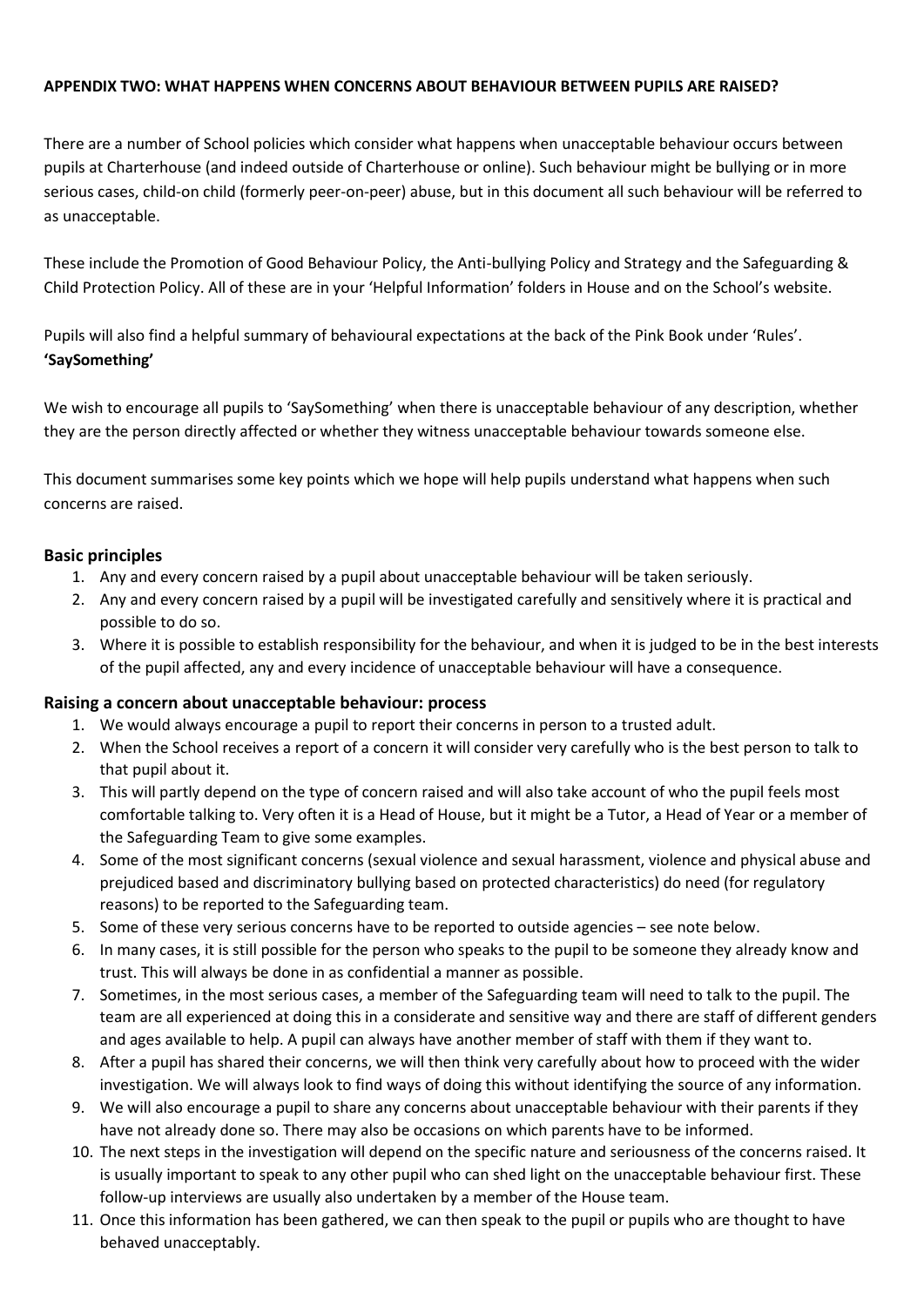- 12. These follow-up interviews are done as quickly and confidentially as is possible depending on the seriousness of the concern raised. We would also assess the likelihood of any retaliation, ongoing unacceptable behaviour or any further risks to a pupil who has raised a concern.
- 13. At this point we generally have enough information to think about decisions on consequences which might, or might not, include formal sanctions. These decisions are taken by senior staff who have not been directly involved in the investigation.
- 14. The senior staff will certainly take into account the wishes and feelings of the pupil who has been affected (and, wherever it is relevant, of their parents), but ultimately their decisions will be based on what they judge to be in the best interests of that pupil, and of the wider community as a whole.
- 15. The purpose of consequences is to encourage a pupil who has not behaved appropriately to reflect on their behaviour, how it has affected others and to try to ensure that there is no repeat of any unacceptable behaviour.
- 16. Where responsibility has been established, every incidence of unacceptable behaviour is likely to result in, at the least, a very serious conversation about the inappropriate nature of the behaviour and the more serious consequences of getting things wrong again. It will be made clear that such warnings will apply not only to specific behaviour towards a named person, but to similar behaviour towards anyone else.
- 17. Sometimes a serious conversation will also be linked to more formal School sanctions such as a detention, or for the more significant incidents a School or Head's Gating.
- 18. All such sanctions include the School informing parents of the concerns about unacceptable behaviour and the increased seriousness of the consequences if there is any repeat of such behaviour.
- 19. The most significant incidents or repeated behaviour of concern can result in a pupil being temporarily excluded, suspended, from School and in some very extreme cases, a pupil might be asked to leave the School permanently.
- <span id="page-14-0"></span>20. Suspensions and permanent exclusions are very rare. As a School our prime focus is to educate and develop young people. Young people do get things wrong and the goal is to focus the conversations and sanctions on improving behaviour and preventing unacceptable behaviour happening again.

## **Incidents of unacceptable behaviour that might have to be reported to outside agencies**

The vast majority of concerns that are raised can be dealt with here in School.

Only when the most serious incidents arise do we sometimes need to speak to agencies outside of School because certain regulatory thresholds have been crossed. Such incidents might include, for example, any criminal activity, serious physical assaults and sexual violence.

The agency we are most likely to speak to is Surrey Council Children's Services and, in most cases, they will then ask the School to complete the investigation.

<span id="page-14-1"></span>It is even more rare for the School to be obliged to contact the police. However, you should be aware that if it seems possible that a pupil's behaviour towards another has crossed the criminal threshold, then the School will not hesitate to consult the police.

## **Final thoughts**

- o Unacceptable behaviour of any kind is not tolerated at Charterhouse.
- $\circ$  Our pupils should not accept it when directed at themselves or others (bystanding).
- o All incidences of unacceptable behaviour should be reported so that we can work to make our community safe and supportive for every pupil.
- o All pupils affected by unacceptable behaviour are offered support. This might be at the Wellbeing or Hunt Health Centres, via the Chaplaincy or other trusted adult in School. Sometimes it is more helpful to have help from outside the School. The important thing is that a pupil has ongoing support whether they have been the victim of unacceptable behaviour or been responsible for behaving inappropriately towards others.